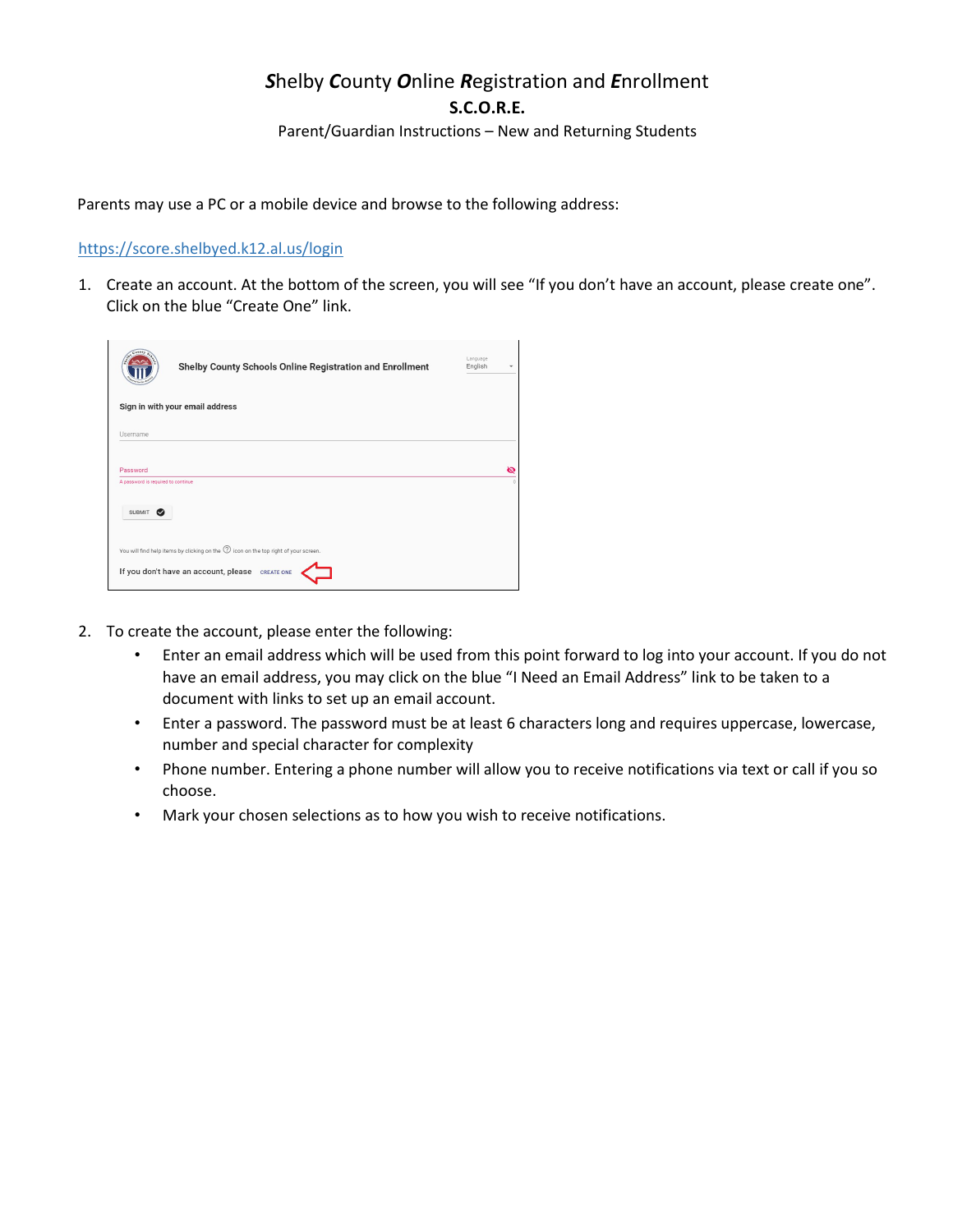| S.C.O.R.E.<br>$\left\langle \right\rangle$                                                     |                                                                                                                                                           | (?) HELP / FAQ |
|------------------------------------------------------------------------------------------------|-----------------------------------------------------------------------------------------------------------------------------------------------------------|----------------|
|                                                                                                | Only the student's primary custodial parent or legal guardian should complete enrollment/registration forms.                                              |                |
| <b>I NEED AN EMAIL ADDRESS</b>                                                                 |                                                                                                                                                           |                |
| E-mail                                                                                         |                                                                                                                                                           |                |
| jsmith@qmail.com                                                                               |                                                                                                                                                           |                |
|                                                                                                |                                                                                                                                                           |                |
| Password                                                                                       |                                                                                                                                                           |                |
|                                                                                                |                                                                                                                                                           | Ø              |
|                                                                                                |                                                                                                                                                           | $\overline{z}$ |
|                                                                                                |                                                                                                                                                           |                |
|                                                                                                |                                                                                                                                                           |                |
| Password Verify                                                                                |                                                                                                                                                           | Ø              |
|                                                                                                |                                                                                                                                                           | $\Omega$       |
| Phone Number                                                                                   |                                                                                                                                                           |                |
| $(205)$ 444-4444                                                                               |                                                                                                                                                           |                |
| This phone number is used for security, emergency and informative notifications only.          |                                                                                                                                                           |                |
|                                                                                                |                                                                                                                                                           |                |
|                                                                                                | Phone Calls                                                                                                                                               |                |
| SMS Text Messages                                                                              |                                                                                                                                                           |                |
| I authorize the use of SMS messages to this phone number. Message<br>and data rates may apply. | I authorize the use of phone calls to this number                                                                                                         |                |
|                                                                                                |                                                                                                                                                           |                |
| <b>Email Notifications</b>                                                                     |                                                                                                                                                           |                |
|                                                                                                |                                                                                                                                                           |                |
|                                                                                                | In addition to password recovery and other user account email notifications, I authorize the use of my email for emergency and informative notifications. |                |
|                                                                                                |                                                                                                                                                           |                |
| <b>SUBMIT</b><br>◎                                                                             |                                                                                                                                                           |                |
|                                                                                                |                                                                                                                                                           |                |

3. To log in, enter the email address and password created in step 2 and click on Submit.

|                      | Shelby County Schools Online Registration and Enrollment                                                              |
|----------------------|-----------------------------------------------------------------------------------------------------------------------|
|                      | Sign in with your email address                                                                                       |
| Username             |                                                                                                                       |
| kpgreene24@gmail.com |                                                                                                                       |
| Password<br>         |                                                                                                                       |
| <b>SUBMIT</b>        | Password must be at least 6 characters and have both upper and lower case letters with a number and special character |

4. **NOTE:** You can click on the blue link to review the list of documents that must be brought in to your school in addition to the completion of your online enrollment forms.

٦

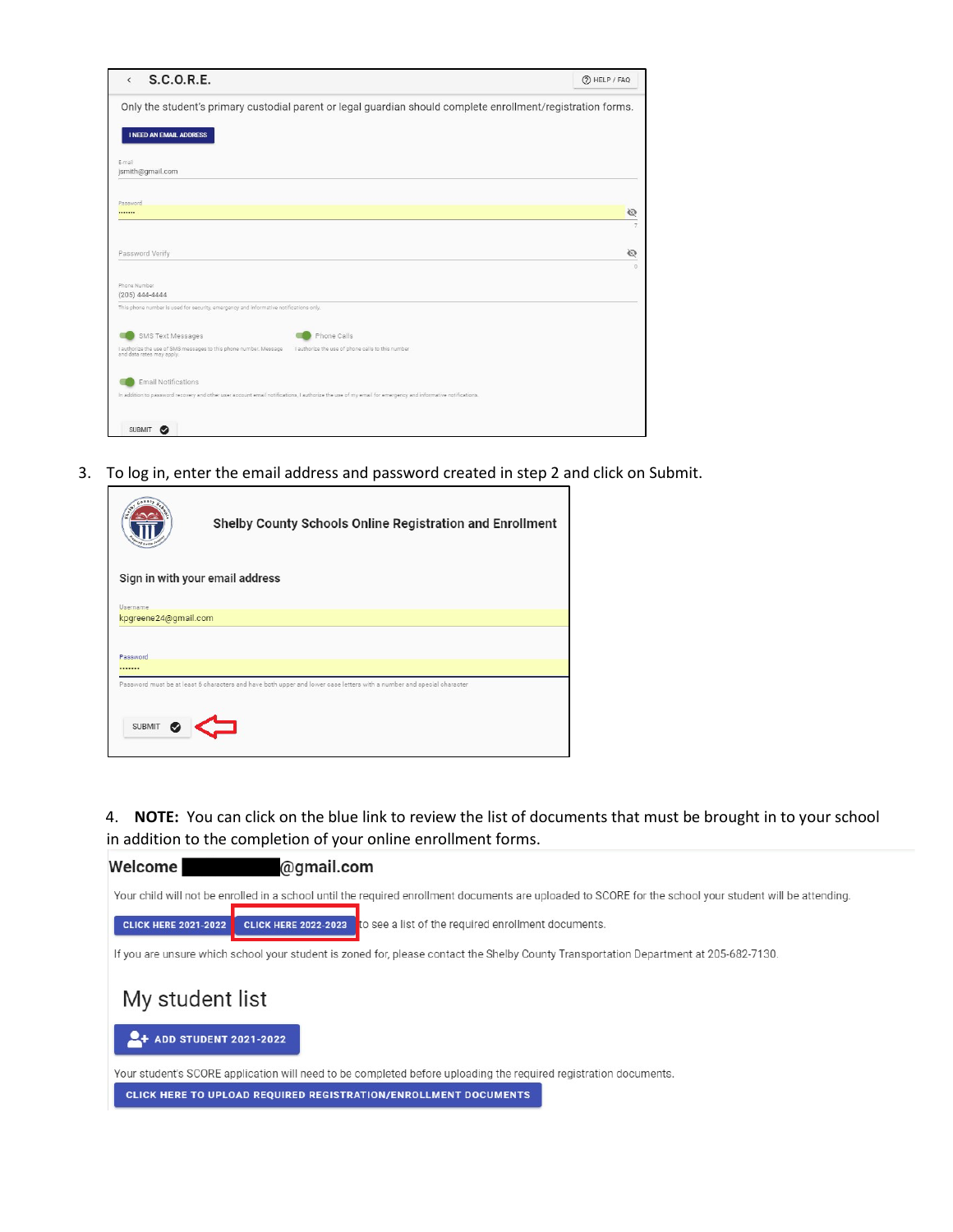## 5. Click Add Student.



6. If the student **DID NOT** attend the Shelby County School District within the last 12 months they are considered a *(New Student).*

If the student **ATTENDED** the Shelby County School District last school year and completed the full school year they are considered a *(Returning Student)*.

| New or Returning Student                                                         |
|----------------------------------------------------------------------------------|
| Did this student attend Shelby County School District within the last 12 months? |
| <b>NO</b><br><b>YES</b>                                                          |

7. Work through each of the numbered items in the application to complete each section. Once you complete a section, click on "Save and Continue". If you miss a required item in a section, you will see a popup stating that there are errors on the form. Any skipped items will be highlighted in red.

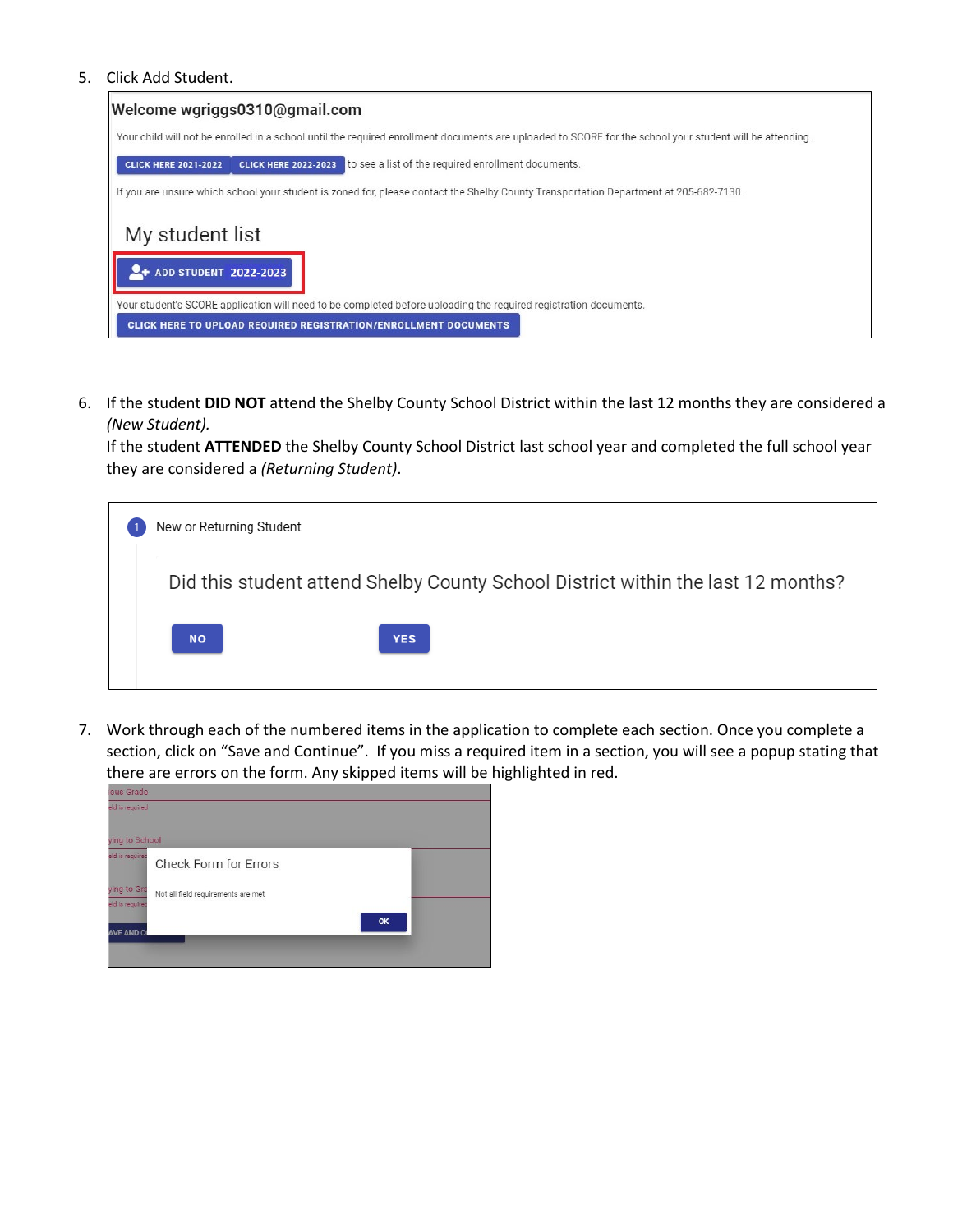As you complete each section, that section will be checked off as completed. If you fail to complete a section, it will be grayed out indicating that you need to open that section and complete the information.



8. Once all items have been completed, review the application for accuracy and then click on the "I have verified everything and am ready to continue" button.



9. Click Continue.

| Almost there                                                                 |  |
|------------------------------------------------------------------------------|--|
| Please verify and prepare to submit the final student data for registration. |  |
| <b>CONTINUE</b>                                                              |  |

## 10. Check each statement to affirm, then sign your name at the bottom. Click on Save and Continue.

| Reminder                                                                                                                                                |
|---------------------------------------------------------------------------------------------------------------------------------------------------------|
| Your child will not be enrolled in school until the required enrollment documents are uploaded to SCORE for the school your student will be attending.  |
| to see a list of the required enrollment documents. Please check your school's website for registration dates and times.<br><b>CLICK HERE 2021-2022</b> |
| Has any custody information changed?                                                                                                                    |
| $\odot$ No<br>Yes                                                                                                                                       |
| I affirm that I still have to provide documents to my local school to complete enrollment/registration<br>V                                             |
| affirm that I have read everything and agree to all items submitted<br>◡                                                                                |
| I affirm that I am a legal guardian of all students submitted<br>V                                                                                      |
| I affirm that I have supplied accurate and complete information<br>V                                                                                    |
| Digitally sign with your full legal name<br>Jane Smith                                                                                                  |
| Once you sign and submit, you will not be able to update anything you have signed. All further updates must be at the school.                           |
| <b>SAVE AND CONTINUE</b>                                                                                                                                |